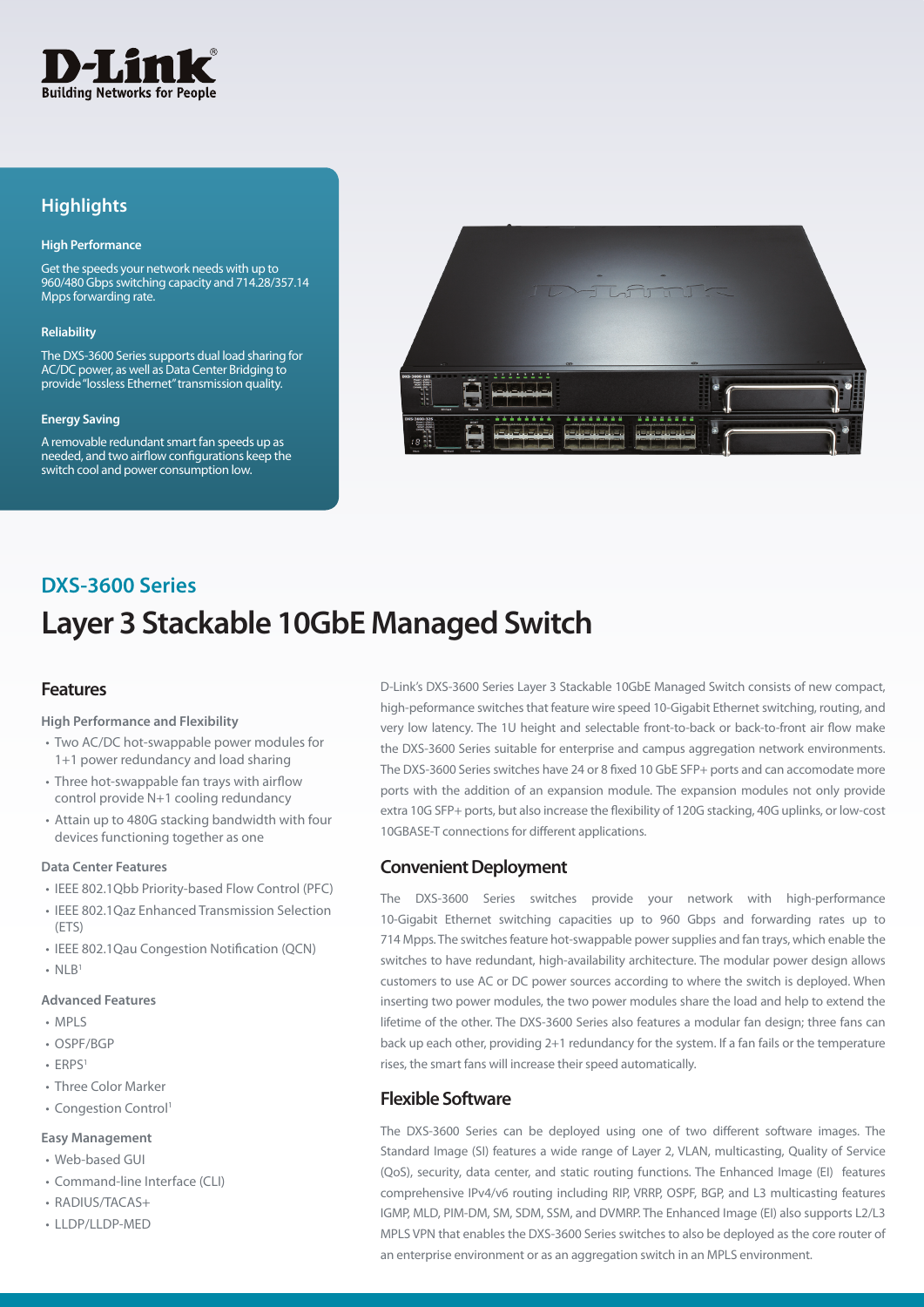

## **Data Center Features**

Data Center Bridging (DCB) is an essential set of enhancements to Ethernet for networking in data center environments. The DXS-3600 Series switches support several core components of Data Center Bridging (DCB) such as IEEE 802.1Qbb, IEEE 802.1Qaz, and IEEE 802.1Qau. IEEE 802.1Qbb (Priority-based Flow Control) provides flow control to ensure there is no data loss during network congestion. IEEE 802.1Qaz (Enhanced Transmission Selection) manages the allocation of bandwidth amongst different traffic classes. IEEE 802.1Qau (Congestion Notification) provides congestion management for data flows within network domains to avoid congestion. The DXS-3600 Series switches also support cutthrough switching, which reduces latency when transmitting data in a network.

## **Energy Efficient**

The DXS-3600 Series switches allow users to manage airflow by using different power and fan module sets. Selectable front-to-back or back-to-front airflow optimizes air circulation to provide more effective cooling throughout rack systems in data centers where the switches are used when compared to sideto-side airflow. The switches also feature built-in smart fans; internal heat sensors monitor and detect temperature changes, and react accordingly by utilizing different fan speeds for different temperatures. At lower temperatures, the fans will run slower, reducing the switch's power consumption and noise.

### **Stacked DXS-3600-32S**

DXS-3600-32S with stacking module to build a physical stacking architecture which provides:

- Up to 96 10G SFP+ ports
- Up to 480G stacking bandwidth
- High redundancy and reliability

#### DXS-3600-EM-STACK Stacking Module



DEM-CB50CXP 120G CXP Stacking Cable

| <b>Technical Specifications</b>      |                                                                                       |                                                                                       |
|--------------------------------------|---------------------------------------------------------------------------------------|---------------------------------------------------------------------------------------|
| General                              | DXS-3600-32S                                                                          | DXS-3600-16S                                                                          |
| Interfaces                           | • 24 fixed SFP+ 10G ports with one expansion module                                   | • 8 fixed SFP+ 10G ports with one expansion module                                    |
| Console Port                         |                                                                                       | • RJ-45 console port for out-of-band management                                       |
| Management Port                      |                                                                                       | • 10/100/1000 Base-T RJ-45 Ethernet for out-of-band remote management                 |
| SD Card Slot                         | $\cdot$ 1 slot                                                                        |                                                                                       |
| Performance                          | DXS-3600-32S                                                                          | DXS-3600-16S                                                                          |
| <b>Switching Capacity</b>            | • 960 Gbps                                                                            | • 480 Gbps                                                                            |
| Max. Forwarding Rate                 | • 714.28 Mpps                                                                         | • 357.14 Mpps                                                                         |
| Packet Buffer Memory                 |                                                                                       | .9MB                                                                                  |
| <b>MAC Address Table</b>             | $\cdot$ 128 $K$                                                                       |                                                                                       |
| Physical                             | DXS-3600-32S                                                                          | DXS-3600-16S                                                                          |
| Power Input                          |                                                                                       | • 100 to 240 V AC, 50/60 Hz                                                           |
| Maximum Power<br>Consumption         | • 116.8 W (without expansion module)<br>• 160.4 W (with DXS-3600-EM-4QXS)             | · 74.3 W (without expansion module)<br>• 105.3 W (with DXS-3600-EM-4QXS)              |
| <b>Standby Power</b><br>Consumption  | 88.2W                                                                                 | .69.9W                                                                                |
| Heat Dissipation (Max.)              | · 398.29 BTU/hr (without expansion module)<br>• 546.96 BTU/hr (with DXS-3600-EM-4QXS) | · 253.36 BTU/hr (without expansion module)<br>• 359.07 BTU/hr (with DXS-3600-EM-4QXS) |
| Heat Dissipation (Standby)           | • 300.76 BTU/hr                                                                       | • 238.36 BTU/hr                                                                       |
| Dimensions ( $W \times D \times H$ ) |                                                                                       | • 440 x 506 x 44 mm (17.32 x 19.92 x 1.73 inches)                                     |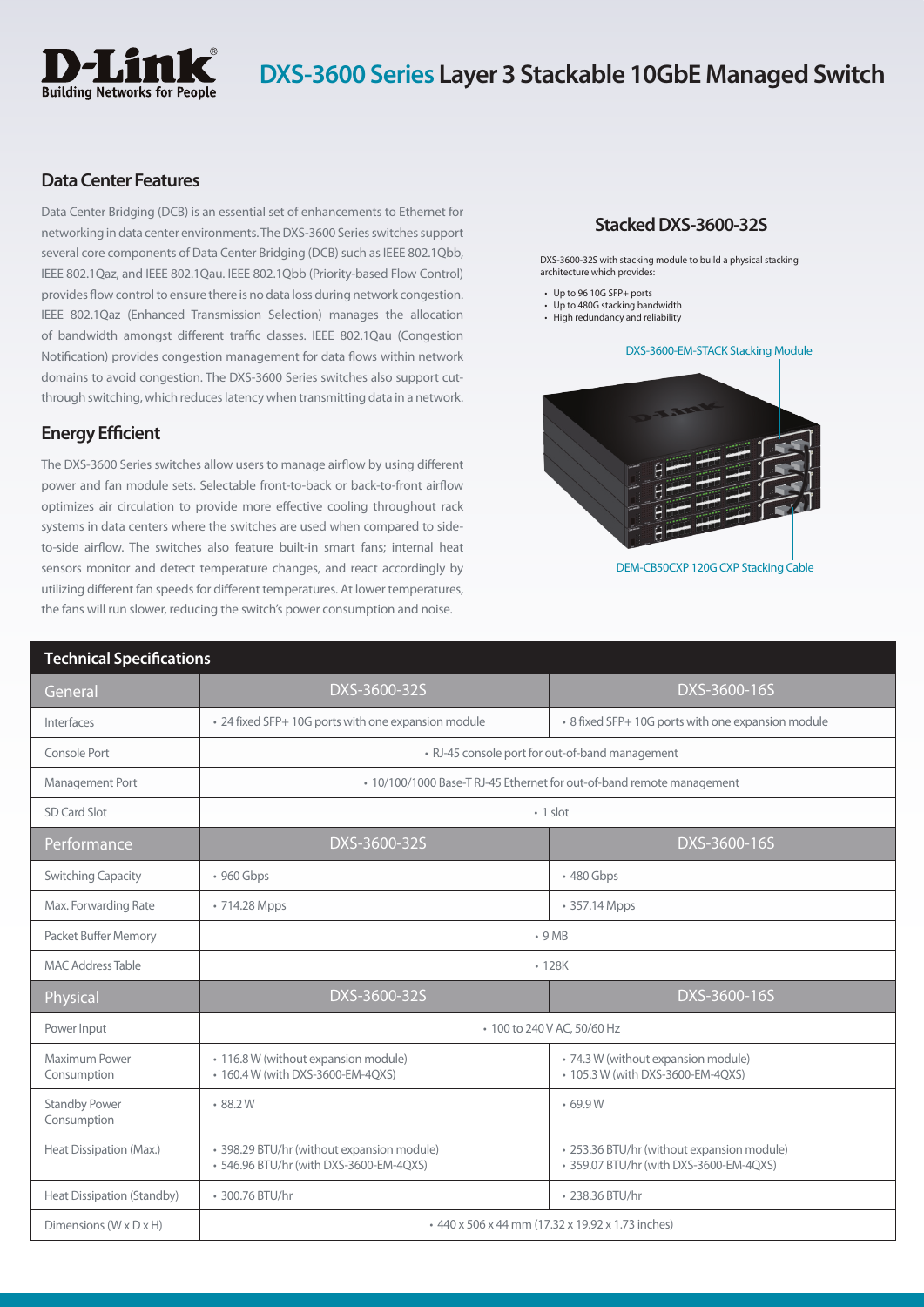

| Weight                       | • 10.71 kg (23.6 pounds)          | • 9.89 kg (21.8 pounds) |
|------------------------------|-----------------------------------|-------------------------|
| <b>Operating Temperature</b> | • 0 to 45 °C (32 to 113 °F)       |                         |
| Storage Temperature          | • 40 to 70 °C (104 to 158 °F)     |                         |
| <b>Operating Humidity</b>    | • 0% to 95% RH                    |                         |
| <b>Storage Humidity</b>      | • 0% to 95% RH                    |                         |
| <b>Certifications</b>        |                                   |                         |
| Safety                       | $\cdot$ CB, cUL                   |                         |
| <b>EMI/EMC</b>               | • FCC, CE, C-Tick, IC, VCCI, BSMI |                         |

| <b>Standard Image (SI) Features</b> |                                                                                                                                                                                                                                                                                                                                      |                                                                                                                                                                                                                                                                                                                                                                                                                                              |
|-------------------------------------|--------------------------------------------------------------------------------------------------------------------------------------------------------------------------------------------------------------------------------------------------------------------------------------------------------------------------------------|----------------------------------------------------------------------------------------------------------------------------------------------------------------------------------------------------------------------------------------------------------------------------------------------------------------------------------------------------------------------------------------------------------------------------------------------|
| Stackability                        | • Physical Stacking<br>• 480G stacking bandwidth<br>• Up to 4 switches in a stack<br>• Ring/chain topology support                                                                                                                                                                                                                   | • Virtual Stacking/Clustering of up to 32 units <sup>1</sup><br>• Supports D-Link Single IP Management                                                                                                                                                                                                                                                                                                                                       |
| L <sub>2</sub> Features             | • MAC Address Table<br>• 128K entries<br>• Flow Control<br>• 802.3x Flow Control when using Full Duplex<br>• Back Pressure when using Half Duplex<br>• HOL Blocking Prevention<br>• Spanning Tree Protocol<br>• 802.1D STP<br>• 802.1w RSTP<br>• 802.1s MSTP<br>• Supports Root Restriction<br>• Jumbo Frame<br>• Up to 12,000 bytes | · 802.1AX Link Aggregation<br>· Max. 16 groups per device, 12 ports per group<br>• ERPS <sup>1</sup> (Ethernet Ring Protection Switching)<br>• Port Mirroring<br>· Supports One-to-One, Many-to-One<br>• Supports Mirroring for Tx/Rx/Both<br>• Supports 4 mirroring groups<br>• Flow Mirroring<br>· Supports One-to-One, Many-to-One<br>• Supports Mirroring for Rx<br>• Supports 4 mirroring groups<br>• Loopback Diagnostics <sup>1</sup> |
| <b>L2 Multicast Features</b>        | • L2 Multicast Filtering<br>• Forwards all groups<br>· Forwards all unregistered groups<br>· Filters all unregistered groups<br>• MLD Snooping <sup>1</sup><br>• MLD v1/v2 Snooping<br>• Supports 4K groups<br>• Host-based MLD Snooping Fast Leave                                                                                  | • IGMP Snooping<br>· IGMP v1/v2/v3 Snooping<br>• Supports 4K IGMP groups<br>• Supports 1K static multicast addresses<br>• IGMP per VLAN                                                                                                                                                                                                                                                                                                      |
| L3 Features                         | $\cdot$ ARP<br>• 512 Static ARP<br>• Supports Gratuitous ARP <sup>1</sup>                                                                                                                                                                                                                                                            | • IP Interface<br>· Supports 256 interfaces<br>• Loopback Interface <sup>1</sup>                                                                                                                                                                                                                                                                                                                                                             |
| L3 Routing                          | • Static Routing<br>• Max. 1K IPv4 entries<br>• Max. 512 IPv6 entries <sup>1</sup><br>· Supports route distribution<br>• Supports secondary route<br>• Supports Equal Cost/Weighted Cost multi-path route                                                                                                                            | • Default Routing                                                                                                                                                                                                                                                                                                                                                                                                                            |
| <b>VLAN</b>                         | 802.1Q<br>802.1v<br>• Double VLAN (Q-in-Q)<br>• Port-based Q-in-Q<br>• Selective Q-in-Q<br>• Port-based VLAN<br>• MAC-based VLAN                                                                                                                                                                                                     | • Subnet-based VLAN<br>• Private VLAN <sup>1</sup><br>• VLAN Group<br>• Max. 4K static VLAN groups<br>• Max. 4094 VIDs<br>$\cdot$ GVRP<br>• Up to 4K dynamic VLANs                                                                                                                                                                                                                                                                           |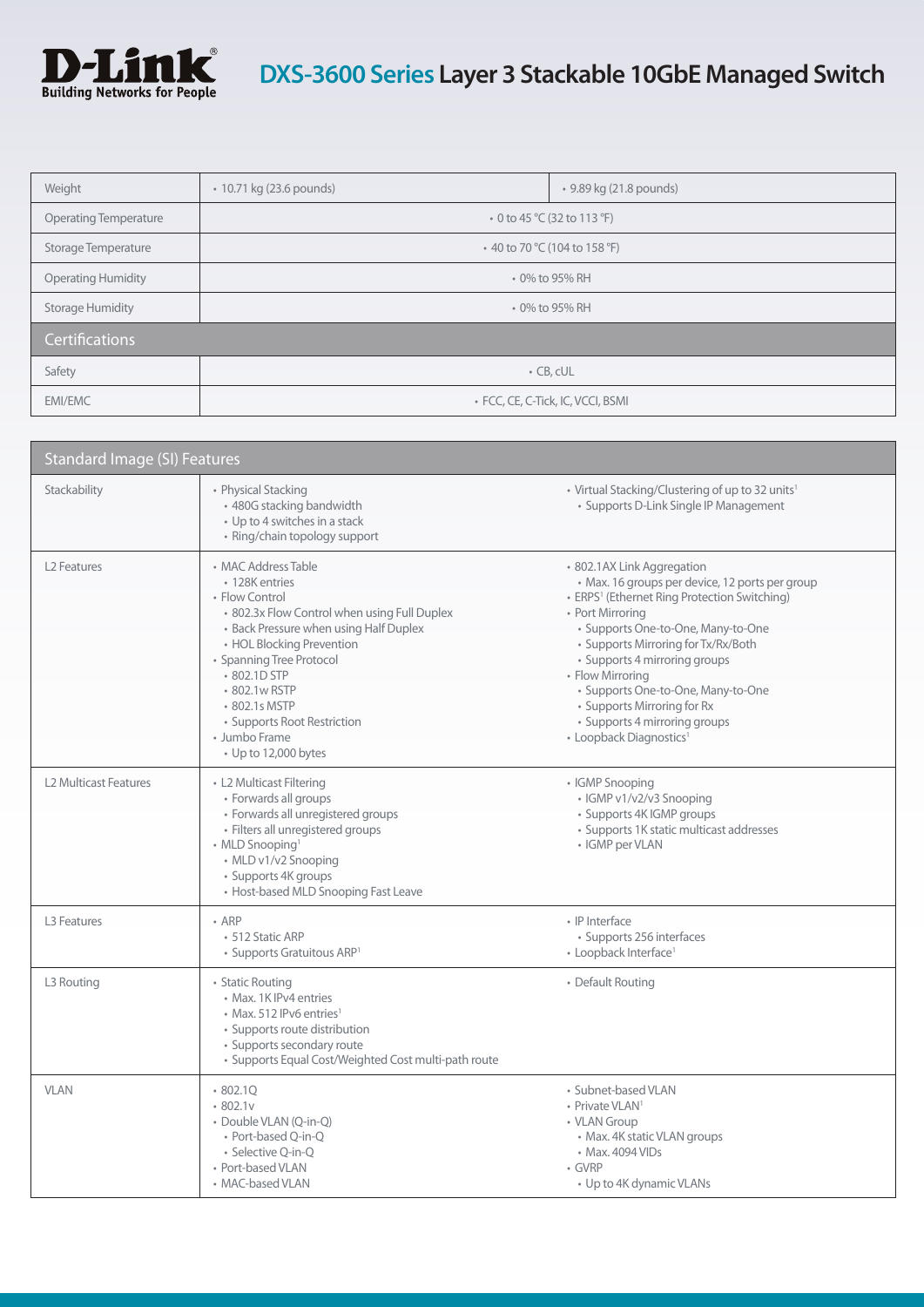

| AAA                                     | • 802.1X Authentication<br>• Supports Port-based access control<br>• Supports Host-based access control<br>• Dynamic VLAN Assignment<br>· Identity-driven Policy (VLAN/ACL/QoS) Assignment                                                                                                                                                                                  | • Web-based Access Control (WAC) <sup>1</sup><br>• MAC-based Access Control (MAC) <sup>1</sup><br>• Guest VLAN                                                                                                                                                                                                                                                                                                                               |
|-----------------------------------------|-----------------------------------------------------------------------------------------------------------------------------------------------------------------------------------------------------------------------------------------------------------------------------------------------------------------------------------------------------------------------------|----------------------------------------------------------------------------------------------------------------------------------------------------------------------------------------------------------------------------------------------------------------------------------------------------------------------------------------------------------------------------------------------------------------------------------------------|
| QoS (Quality of Service)                | • 802.1p Quality of Service<br>· 8 queues per port<br>• Queue Handling<br>• Strict<br>• Weighted Round Robin (WRR)<br>$\cdot$ Strict + WRR<br>• Round Robin (RR)<br>• Weighted Deficit Round Robin (WDRR)<br>• QoS based on<br>• 802.1p Priority Queues<br>• DSCP<br>• IP address<br>• MAC address<br>• VLAN<br>• IPv6 Traffic Class<br>• IPv6 Flow Label<br>• TCP/UDP port | • Bandwidth Control<br>• Port-based (Ingress/Egress, min. granularity 8 Kb/s)<br>· Flow-based (Ingress/Egress, min. granularity 8 Kb/s)<br>• Per queue bandwidth control (min. granularity 8 Kb/s)<br>• Three Color Marker<br>• trTCM<br>• srTCM<br>• Congestion Control<br>• WRED<br>• Support for following actions:<br>• Remark 802.1p priority tag<br>• Remark TOS/DSCP tag<br>• Bandwidth Control<br>• Committed Information Rate (CIR) |
| Access Control List (ACL)               | • ACL based on:<br>· 802.1p priority<br>• VLAN<br>• MAC address<br>• EtherType<br>• IP address<br>$\cdot$ DSCP<br>• Protocol type<br>• TCP/UDP port number<br>• IPv6 Traffic Class<br>• IPv6 Flow Label                                                                                                                                                                     | • Max. ACL entries:<br>· 1792 ingress ACL rules<br>• 1K egress ACL rules<br>• 1K VLAN ACL rules<br>• Time-based ACL                                                                                                                                                                                                                                                                                                                          |
| Security                                | • Port Security<br>• Supports up to 12K MAC addresses per port/system<br>• Broadcast/Multicast/Unicast Storm Control<br>• D-Link Safeguard Engine <sup>1</sup><br>• DHCP Server Screening <sup>1</sup><br>• IP-MAC-Port Binding <sup>1</sup><br>• ARP inspection<br>• IP inspection<br>• DHCP Snooping                                                                      | • ARP Spoofing Prevention <sup>1</sup><br>• Max. 64 entries<br>• Traffic Segmentation<br>$\cdot$ SSL <sup>1</sup><br>· Supports v1/v2/v3<br>• Supports IPv4/v6 access<br>$\cdot$ SSH<br>• BPDU Attack Prevention<br>• DOS Attack Prevention                                                                                                                                                                                                  |
| Management                              | • Web-based GUI<br>$\cdot$ CLI<br>• Telnet<br>• TFTP Client<br>• FTP Client<br>• Traffic Monitoring<br>• SNMP<br>· Supports v1/v2/v3<br>• SNMP Trap<br>· System Log<br>• DHCP Client<br>• DHCP Server<br>• DHCP Relay<br>· Multiple Image<br>• Multiple Configuration<br>• Flash File System                                                                                | • DNS Resolver<br>• CPU Monitoring<br>• MTU Setting<br>• Traceroute<br>$\cdot$ LLDP<br>• DNS Relay<br>$\cdot$ SMTP <sup>1</sup><br>• DHCP Auto Configuration <sup>1</sup><br>• SNTP<br>$\cdot$ RCP <sup>1</sup><br>• RMONv1<br>• RMON <sub>v2</sub><br>• Trusted Host <sup>1</sup><br>• Password Encryption<br>• Debug Command                                                                                                               |
| Enhanced Image (EI) Additional Features |                                                                                                                                                                                                                                                                                                                                                                             |                                                                                                                                                                                                                                                                                                                                                                                                                                              |
| L3 Multicasting                         | • Multicast Table Size: 2K<br>• IGMP v1, v2, v3<br>• PIM-SM<br>• PIM-DM                                                                                                                                                                                                                                                                                                     | • PIM-Sparse-Dense Mode<br>• PIM-SSM<br>• DVMRP v3<br>$\cdot$ MLD v1/v2 <sup>1</sup>                                                                                                                                                                                                                                                                                                                                                         |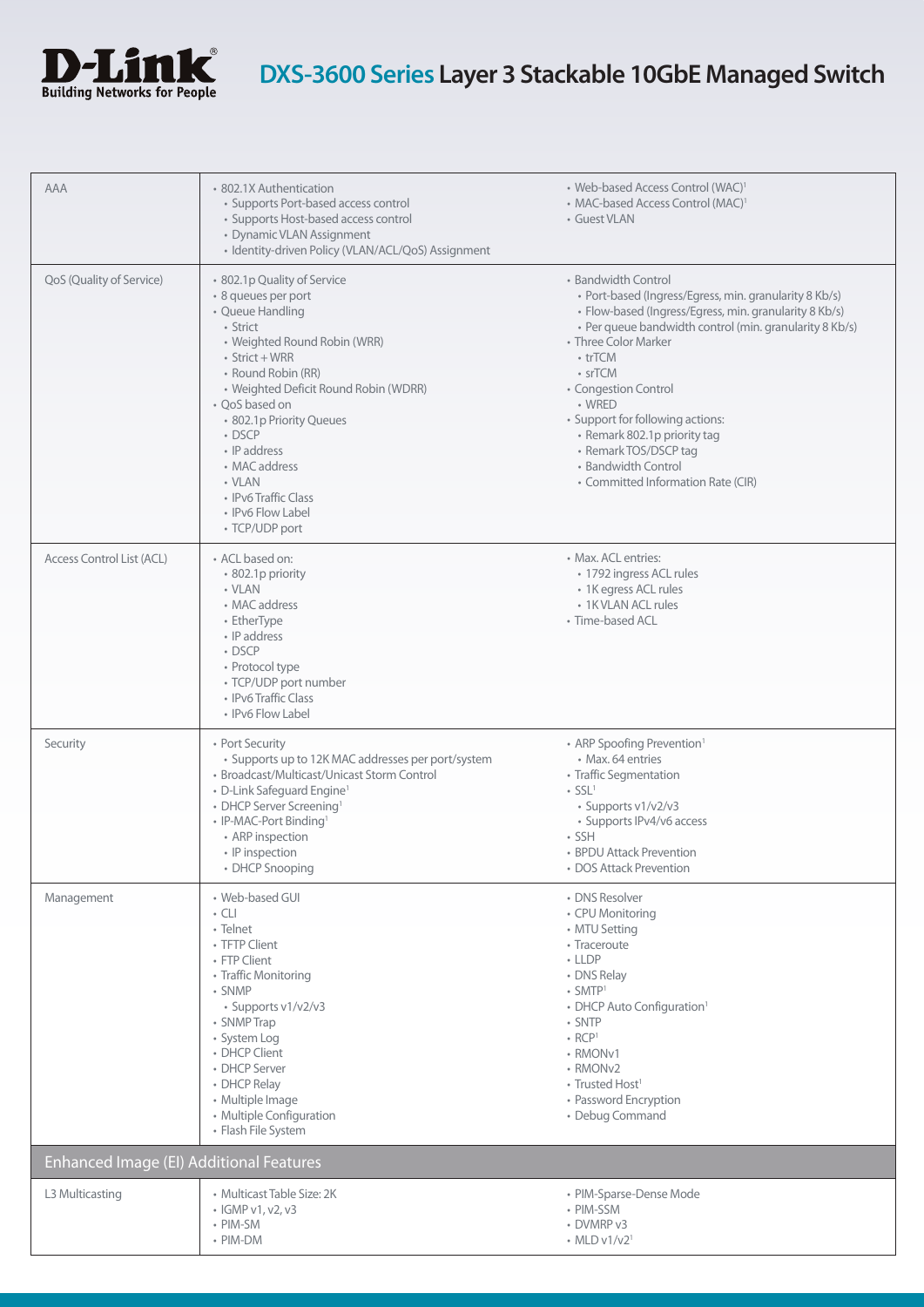

| <b>MPLS</b>             | $\cdot$ LDP<br>• MPLS LSP trigger filtering<br>• MPLS label-forwarding<br>• MPLS QoS<br>• MPLS ping and traceroute                                                                                                                                                                                                                                                                                                                                                                                                                                                                                                                                                                                                                                                                                                                                                                                                                                                                                                                                                                                                                                                                      | • L2 protocol tunneling through PW<br>• VPWS<br>• VPLS<br>• PW Redundancy                                                                                                                                                                                                                                                                                                                                                                                                                                                                                                                                                                                                                                                                                                                                                                                                                                                                                                                                                                                                                          |
|-------------------------|-----------------------------------------------------------------------------------------------------------------------------------------------------------------------------------------------------------------------------------------------------------------------------------------------------------------------------------------------------------------------------------------------------------------------------------------------------------------------------------------------------------------------------------------------------------------------------------------------------------------------------------------------------------------------------------------------------------------------------------------------------------------------------------------------------------------------------------------------------------------------------------------------------------------------------------------------------------------------------------------------------------------------------------------------------------------------------------------------------------------------------------------------------------------------------------------|----------------------------------------------------------------------------------------------------------------------------------------------------------------------------------------------------------------------------------------------------------------------------------------------------------------------------------------------------------------------------------------------------------------------------------------------------------------------------------------------------------------------------------------------------------------------------------------------------------------------------------------------------------------------------------------------------------------------------------------------------------------------------------------------------------------------------------------------------------------------------------------------------------------------------------------------------------------------------------------------------------------------------------------------------------------------------------------------------|
| L <sub>3</sub> Features | • IPv6 Tunneling <sup>1</sup><br>• Static<br>• ISATAP<br>$\cdot$ GRE<br>$\cdot$ 6to4                                                                                                                                                                                                                                                                                                                                                                                                                                                                                                                                                                                                                                                                                                                                                                                                                                                                                                                                                                                                                                                                                                    | $\cdot$ VRRP                                                                                                                                                                                                                                                                                                                                                                                                                                                                                                                                                                                                                                                                                                                                                                                                                                                                                                                                                                                                                                                                                       |
| L3 VPN                  | • MPLS/BGP L3 VPN<br>• VRF-Lite                                                                                                                                                                                                                                                                                                                                                                                                                                                                                                                                                                                                                                                                                                                                                                                                                                                                                                                                                                                                                                                                                                                                                         | $\cdot$ MP-BGP<br>• VRF aware application                                                                                                                                                                                                                                                                                                                                                                                                                                                                                                                                                                                                                                                                                                                                                                                                                                                                                                                                                                                                                                                          |
| L3 Routing              | • Supports 16K hardware routing entries shared by IPv4/IPv6<br>• Max. 16K IPv4 entries<br>• Max. 8K IPv6 entries <sup>1</sup><br>• Supports 8K hardware L3 forwarding entries shared by IPv4/IPv6<br>• Max, 8K IPv4 entries<br>• Max. 4K IPv6 entries <sup>1</sup><br>$\cdot$ RIP<br>$\cdot$ RIP $v1/v2$<br>• $RIPnq1$                                                                                                                                                                                                                                                                                                                                                                                                                                                                                                                                                                                                                                                                                                                                                                                                                                                                  | • OSPF<br>• OSPF v2<br>$\cdot$ OSPF v3 <sup>1</sup><br>• OSPF Passive Interface<br>• Stub/NSSA Area<br>• OSPF Equal Cost Route<br>$-BGPV4$<br>• Route Redistribution<br>• IP Directed Broadcast<br>• Policy Based Route <sup>1</sup>                                                                                                                                                                                                                                                                                                                                                                                                                                                                                                                                                                                                                                                                                                                                                                                                                                                               |
| <b>Standards</b>        |                                                                                                                                                                                                                                                                                                                                                                                                                                                                                                                                                                                                                                                                                                                                                                                                                                                                                                                                                                                                                                                                                                                                                                                         |                                                                                                                                                                                                                                                                                                                                                                                                                                                                                                                                                                                                                                                                                                                                                                                                                                                                                                                                                                                                                                                                                                    |
| MIB & RFC Standards     | • RFC1213 MIB II<br>• RFC1907 SNMP v2 MIB<br>$\cdot$ RFC5519 IGMP v3 MIB<br>• RFC1724 RIP v2 MIB<br>• RFC2021 RMONv2 MIB<br>· RFC1643, RFC2358, RFC2665 Ether-like MIB<br>· RFC4836 802.3 MAU MIB<br>• RFC4363 802.1p MIB<br>• RFC2618 RADIUS Authentication Client MIB<br>• RFC4292 IP Forwarding Table MIB<br>• RFC2932 IPv4 Multicast Routing MIB<br>• RFC2934 PIM MIB for IPv4<br>• RFC2620 RADIUS Accounting Client MIB<br>• RFC2925 Traceroute MIB<br>• RFC2925 Ping MIB<br>• RFC1850 OSPF MIB<br>• Private MIB<br>· RFC1112, RFC2236, RFC3376, RFC4541 IGMP Snooping<br>• RFC4363 802.1v<br>• RFC2338 VRRP<br>· RFC1058, RFC1388, RFC1723, RFC2453, RFC2080 RIP<br>· RFC1370, RFC1765, RFC2328, RFC2740, RFC3101 makes RFC1587<br>obsolete, RFC2328 makes RFC1583, RFC2178 OSPF v2,v3<br>· RFC1771, RFC1997, RFC2439, RFC2796, RFC2842, RFC2918 BGP<br>• RFC3973 PIM-DM<br>• RFC5059 PIM-SM<br>· RFC3569, RFC4601, RFC4608, RFC4607, RFC4604 PIM SSM<br>• RFC3376 IGMP<br>• RFC2475 Priority Queue Mapping<br>• RFC2475, RFC2598 Class of Service (CoS)<br>• RFC2597, RFC2598 QoS Flow Actions<br>· RFC2697, RFC2698 Three Color MarkerRFC2093, RFC2904,<br>RFC2095, RFC2906 AAA | • RFC1321, RFC2144, RFC2313, RFC2420, RFC2841, RFC3394<br>Encryption<br>• RFC2289 One-Time<br>• RFC3580 802.1X<br>• RFC2866 RADIUS Accounting<br>· RFC2138, RFC2139, RFC2865, RFC2618 RADIUS Author. for<br><b>Management Access</b><br>• RFC1492 TACACS+ Auth. for Management Access<br>· RFC2068, RFC2616 Web-based GUI<br>• RFC854 Telnet Server<br>· RFC783, RFC1350 TFTP Client<br>· RFC1157, RFC1901, RFC1908, RFC2570, RFC2574, RFC2575,<br>RFC3411-17 SNMP<br>• RFC3164 System Log<br>• RFC2819 RMON v1<br>· RFC951, RFC1542, RFC2131, RFC3046 BootP/DHCP Client<br>• RFC1769 Time Setting<br>• RFC2131 DHCP Server<br>• RFC1191 MTU Setting<br>· RFC1065, RFC1066, RFC1155, RFC1156, RFC2578 MIB Structure<br>• RFC1215 MIB Traps Convention<br>• RFC4188 Bridge MIB<br>· RFC1157, RFC2571-2576, RFC3411-3415, RFC3418 SNMP MIB<br>• RFC1901-1908, RFC1442, RFC2578 SNMP v2 MIB<br>• RFC2737 Entity MIB<br>• RFC768 UDP<br>• RFC791 IP<br>• RFC792 ICMP<br>• RFC793 TCP<br>• RFC826 ARP<br>• RFC1338, RFC1519 CIDR<br>• RFC2716, RFC3748 EAP<br>• RFC2571, RFC2572, RFC2573, RFC2574 SNMP |

| Ordering Information |                                                                                                                                                 |
|----------------------|-------------------------------------------------------------------------------------------------------------------------------------------------|
| Model Name           | Description                                                                                                                                     |
| DXS-3600-32S/SI      | . 24 fixed SFP+ ports with one expansion slot with Standard Image, one AC power supply, and three fan trays (front-to-back airflow)<br>included |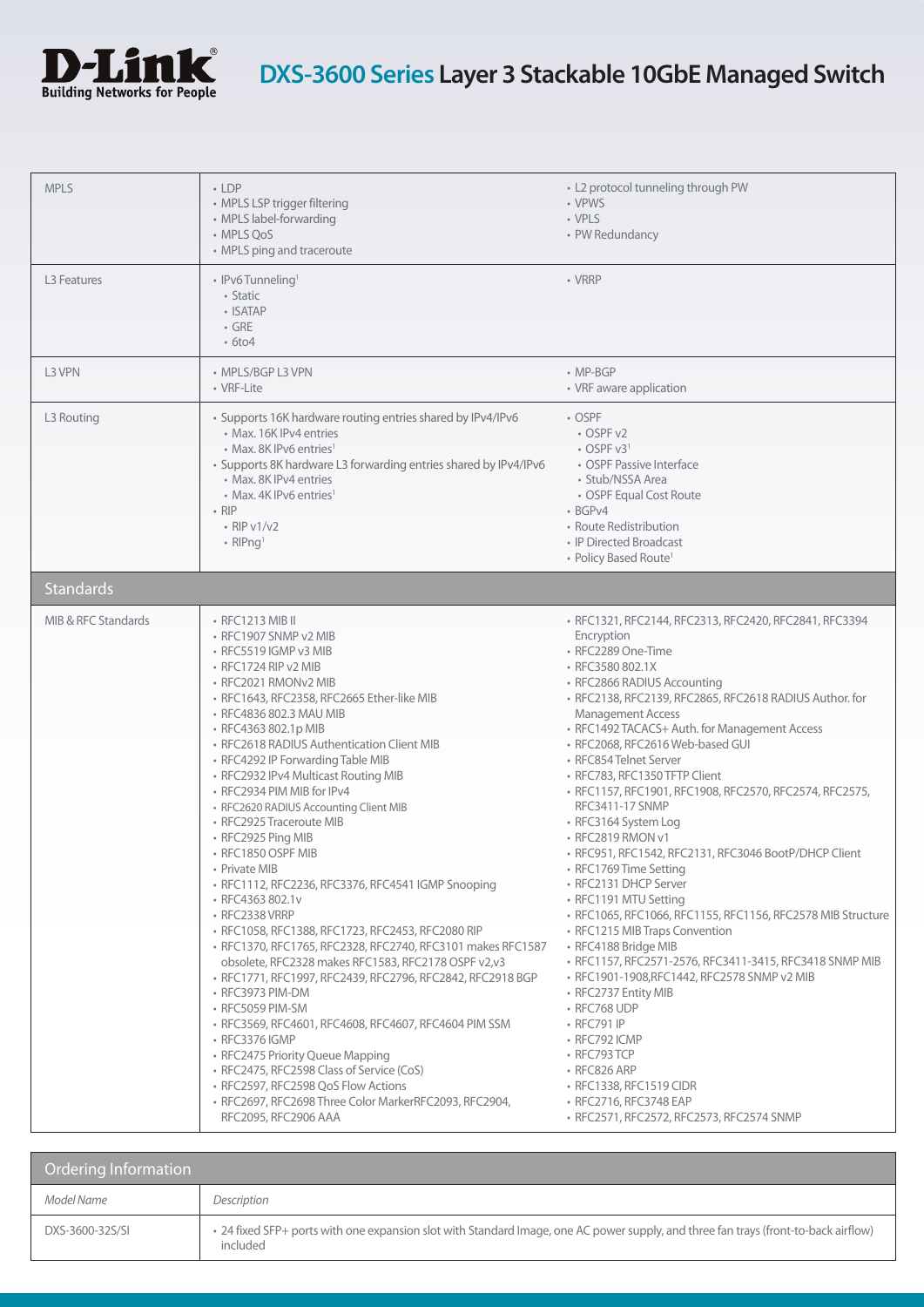

| DXS-3600-16S/SI                     | · 8 fixed SFP+ ports with one expansion slot with Standard Image, one AC power supply, and three fan trays (front-to-back airflow)<br>included  |
|-------------------------------------|-------------------------------------------------------------------------------------------------------------------------------------------------|
| DXS-3600-32S/EI                     | • 24 fixed SFP+ ports with one expansion slot with Enhanced Image, one AC power supply, and three fan trays (front-to-back airflow)<br>included |
| DXS-3600-16S/EI                     | · 8 fixed SFP+ ports with one expansion slot with Enhanced Image, one AC power supply, and three fan trays (front-to-back airflow)<br>included  |
| DXS-3600-32S-SE-LIC                 | • DXS-3600-32S Standard Image to Enhanced Image License                                                                                         |
| DXS-3600-16S-SE-LIC                 | • DXS-3600-16S Standard Image to Enhanced Image License                                                                                         |
| DXS-3600-EM-4XT <sup>2</sup>        | • 4 x 10GBASE-T expansion module                                                                                                                |
| DXS-3600-EM-8T <sup>2</sup>         | · 8 x 1000BASE-T expansion module                                                                                                               |
| DXS-3600-EM-4QXS <sup>2</sup>       | • 4 x 40G QSFP+ expansion module                                                                                                                |
| DXS-3600-EM-8XS <sup>2</sup>        | · 8 x 10G SFP+ expansion module                                                                                                                 |
| DXS-3600-EM-Stack <sup>3</sup>      | • 2 x 120G CXP physical stacking module for DXS-3600-32S                                                                                        |
| DXS-3600-PWR-FB                     | • 300W AC power supply tray with front-to-back airflow                                                                                          |
| DXS-3600-PWR-BF                     | • 300W AC power supply tray with back-to-front airflow                                                                                          |
| DXS-3600-PWRDC-FB                   | • 300W DC power supply tray with front-to-back airflow                                                                                          |
| DXS-3600-FAN-FB                     | • Fan tray with front-to-back airflow                                                                                                           |
| DXS-3600-FAN-BF                     | • Fan tray with back-to-front airflow                                                                                                           |
| <b>Optional Management Software</b> |                                                                                                                                                 |
| <b>DV-600S</b>                      | • D-View 6.0 Network Management Software Standard Edition                                                                                       |
| <b>DV-600P</b>                      | • D-View 6.0 Network Management Software Professional Edition                                                                                   |
| Optional 10 Gbps SFP+ Transceivers  |                                                                                                                                                 |
| <b>DEM-431XT</b>                    | • 10 GBASE-SR SFP+ Transceiver (w/o DDM), 80 m: OM1 & OM2 MMF, 300 m: OM3 MMF                                                                   |
| DEM-431XT-DD                        | • 10GBASE-SR SFP+ Transceiver (with DDM), 80 m: OM1 & OM2 MMF, 300 m: OM3 MMF                                                                   |
| DEM-432XT                           | • 10GBASE-LR SFP+ Transceiver (w/o DDM), 10 km                                                                                                  |
| DEM-432XT-DD                        | • 10GBASE-LR SFP+ Transceiver (with DDM), 10 km                                                                                                 |
| <b>DEM-433XT</b>                    | · 10GBASE-ER SFP+Transceiver (w/o DDM), 40 km                                                                                                   |
| DEM-433XT-DD                        | • 10GBASE-ER SFP+ Transceiver (with DDM), 40 km                                                                                                 |
| DEM-434XT                           | · 10GBASE-ZR SFP+ Transceiver, (w/o DDM), 80 km                                                                                                 |
| <b>DEM-435XT</b>                    | · 10GBASE-LRM SFP+Transceiver (w/o DDM), 220 m: OM1 & OM2 MMF, 300 m: OM3 MMF                                                                   |
| DEM-435XT-DD                        | • 10GBASE-LRM SFP+ Transceiver (with DDM), 220 m: OM1 & OM2 MMF, 300 m: OM3 MMF                                                                 |
| DEM-436XT-BXU                       | · 10GBASE-LR BiDi SFP+Transceiver (w/o DDM) 20 km, TX: 1270 nm, RX: 1330 nm                                                                     |
| DEM-436XT-BXD                       | · 10GBASE-LR BiDi SFP+ Transceiver (w/o DDM) 20 km, TX: 1330 nm, RX: 1270 nm                                                                    |
| DEM-X10CS-1271                      | · 10G Single-Mode 10KM CWDM SFP+ Transceiver (1271nm)                                                                                           |
| DEM-X10CS-1291                      | • 10G Single-Mode 10KM CWDM SFP+ Transceiver (1291nm)                                                                                           |
| DEM-X10CS-1311                      | • 10G Single-Mode 10KM CWDM SFP+ Transceiver (1311nm)                                                                                           |
| DEM-X10CS-1331                      | • 10G Single-Mode 10KM CWDM SFP+ Transceiver (1331nm)                                                                                           |